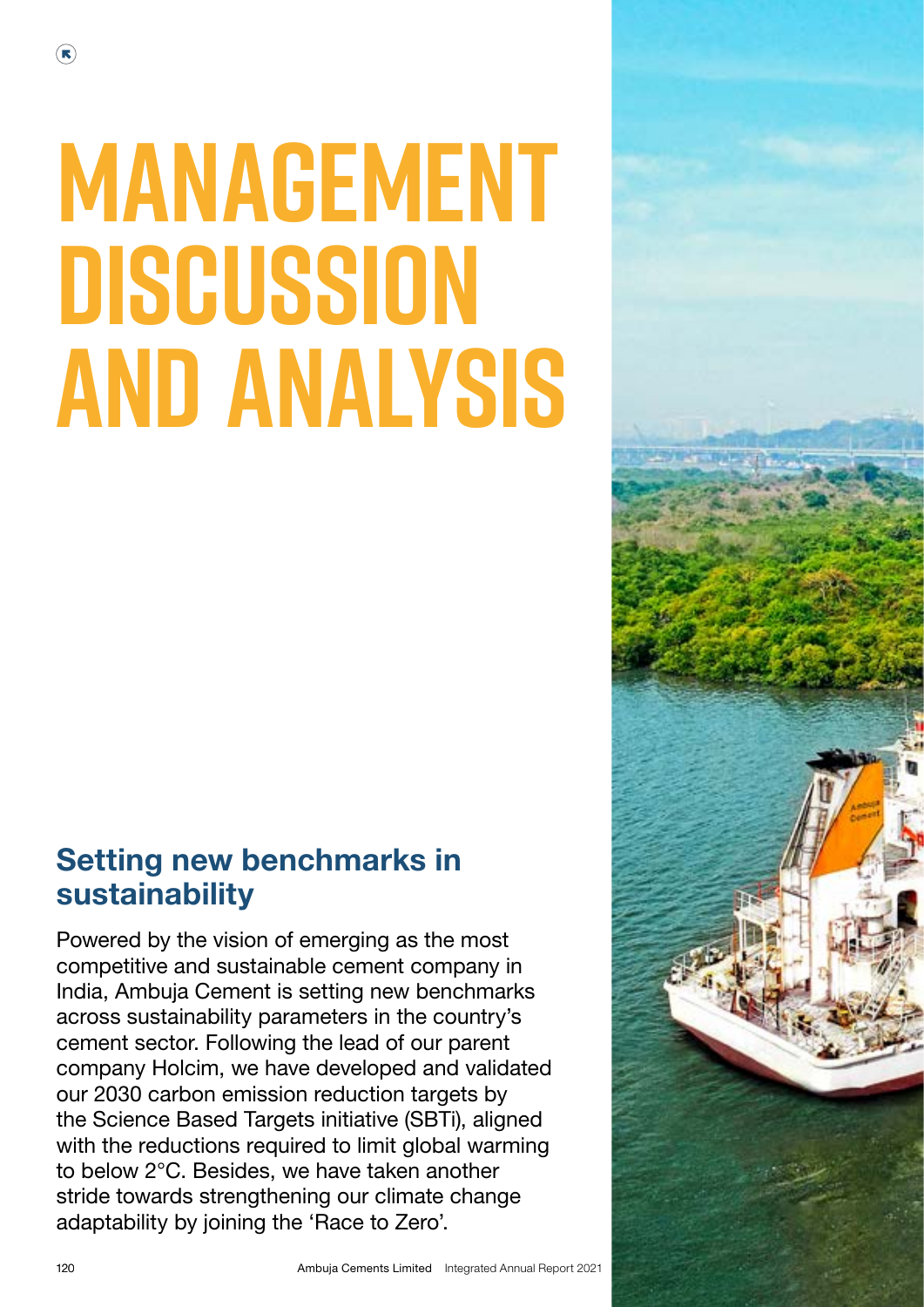

è

 $\frac{1}{2}$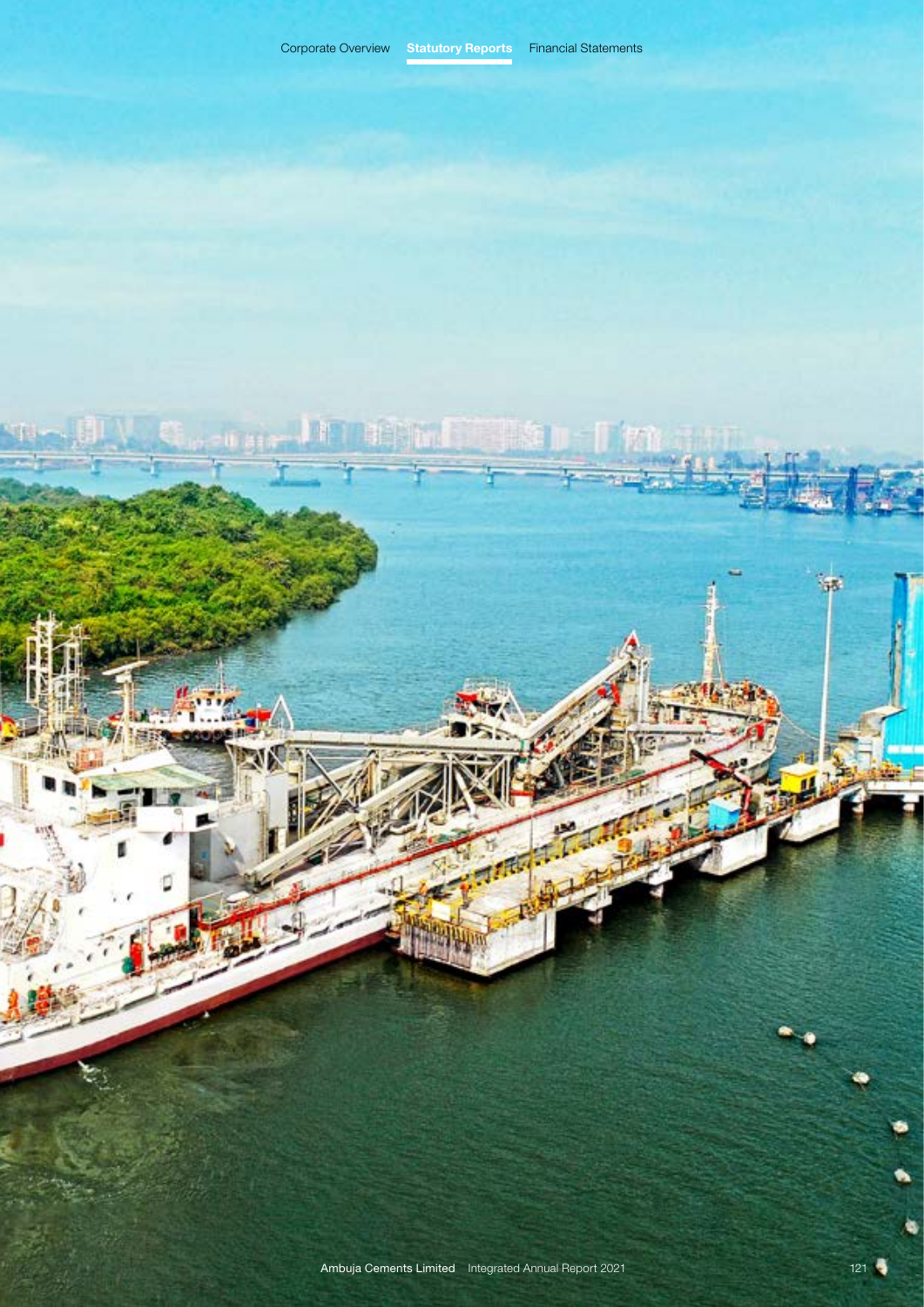### **Highlights 2021**

 $(\mathbf{R})$ 



#### **AUGMENTING CAPACITIES**

Driven by the rebound in real estate demand after a prolonged period of sluggishness, the Indian cement industry is registering a strong growth momentum. The government's push towards infrastructure creation is also driving demand for cement in the country. To capitalise on market opportunities and to strengthen our positioning, we have already commenced the commercial operations of our greenfield unit at Marwar, Rajasthan. This has helped increase our clinker capacity by 3 MTPA and cement manufacturing by 1.8 MTPA. Further, we have embarked on a brownfield expansion of 1.5 MTPA grinding unit at Ropar, Punjab.

`**310 crore**  Committed investment to ramp up capacity at the Ropar unit

#### **STEPPING UP CAPABILITIES**

We are taking multi-pronged initiatives to strengthen our capabilities, including securing raw material linkages, augmenting captive green energy capacities, and enhancing efficiencies. At the Gare Palma coal mine, we have started underground mining operations this year, providing fuel linkage to our Bhatapara plant in Chhattisgarh. Further, we have made the railway siding operational at our Rabriyawas plant to facilitate efficient raw material unloading and cement loading. Waste heat recovery systems (WHRS) of 80 MW are under various stages of implementation across plants to help us increase the use of green energy as well as optimise resource utilisation.

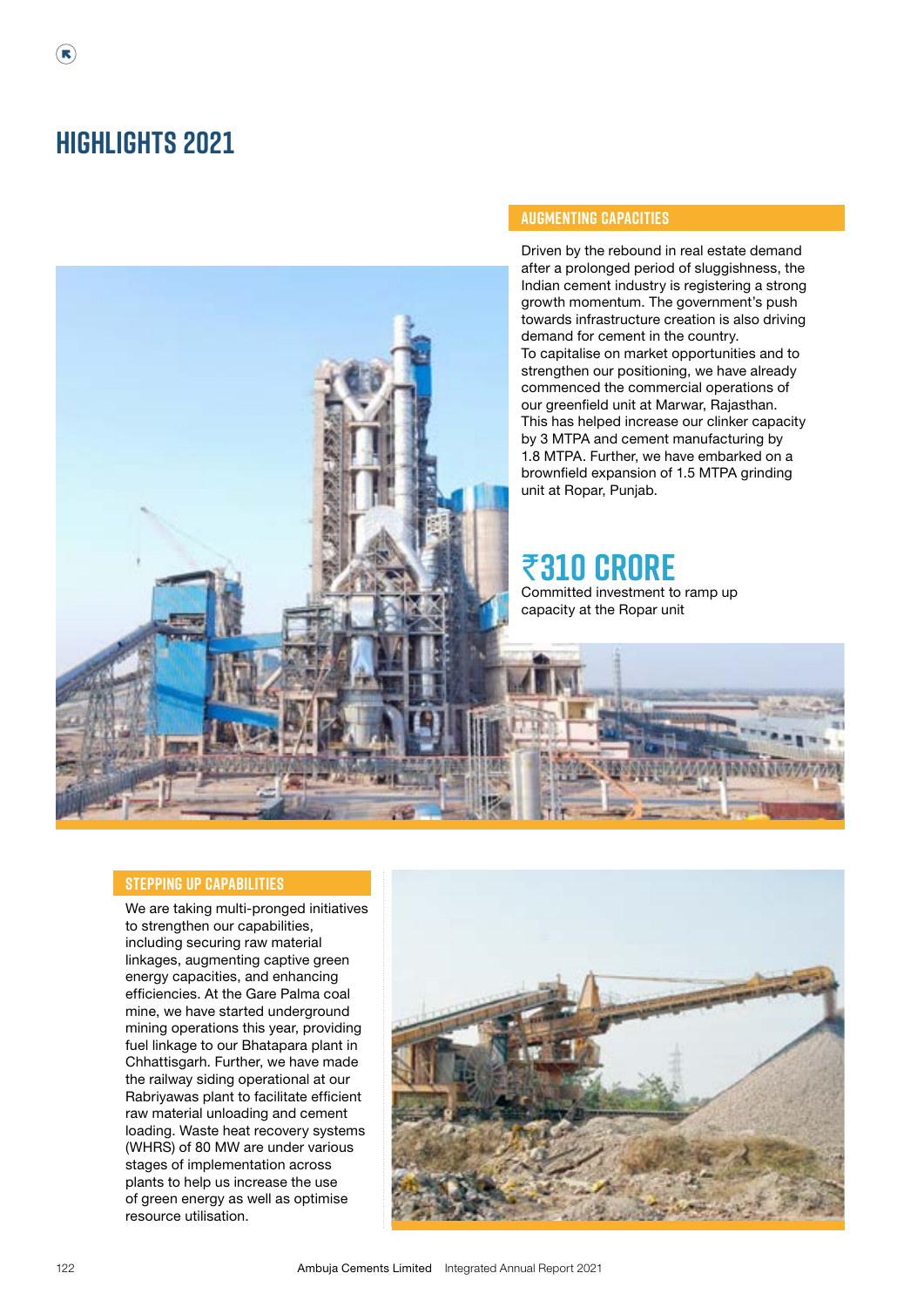Cemer

#### **AMPING UP INVESTMENTS IN INDUSTR**

With a view to further consolidate our position in India's cement sector, we are investing heavily under the 'Plants of Tomorrow' programme across our manufacturing units. A part of our parent company Holcim's growth strategy, this transformative programme aims at making cement manufacturing more efficient through better plant optimisation, higher plant availability, and a safer working environment. This will also work towards achieving an environmentally sustainable approach towards cement manufacturing in the country.





#### **Snapshot 2021**

`**1,160 crore**  Spent towards capex

**2.8%**  Reduction in freight and forwarding cost per tonne

`**64.41 crore**  Spent on CSR activities

**#5**  DJSI ranking

**8x**  Water positive

**80 MW WHRS**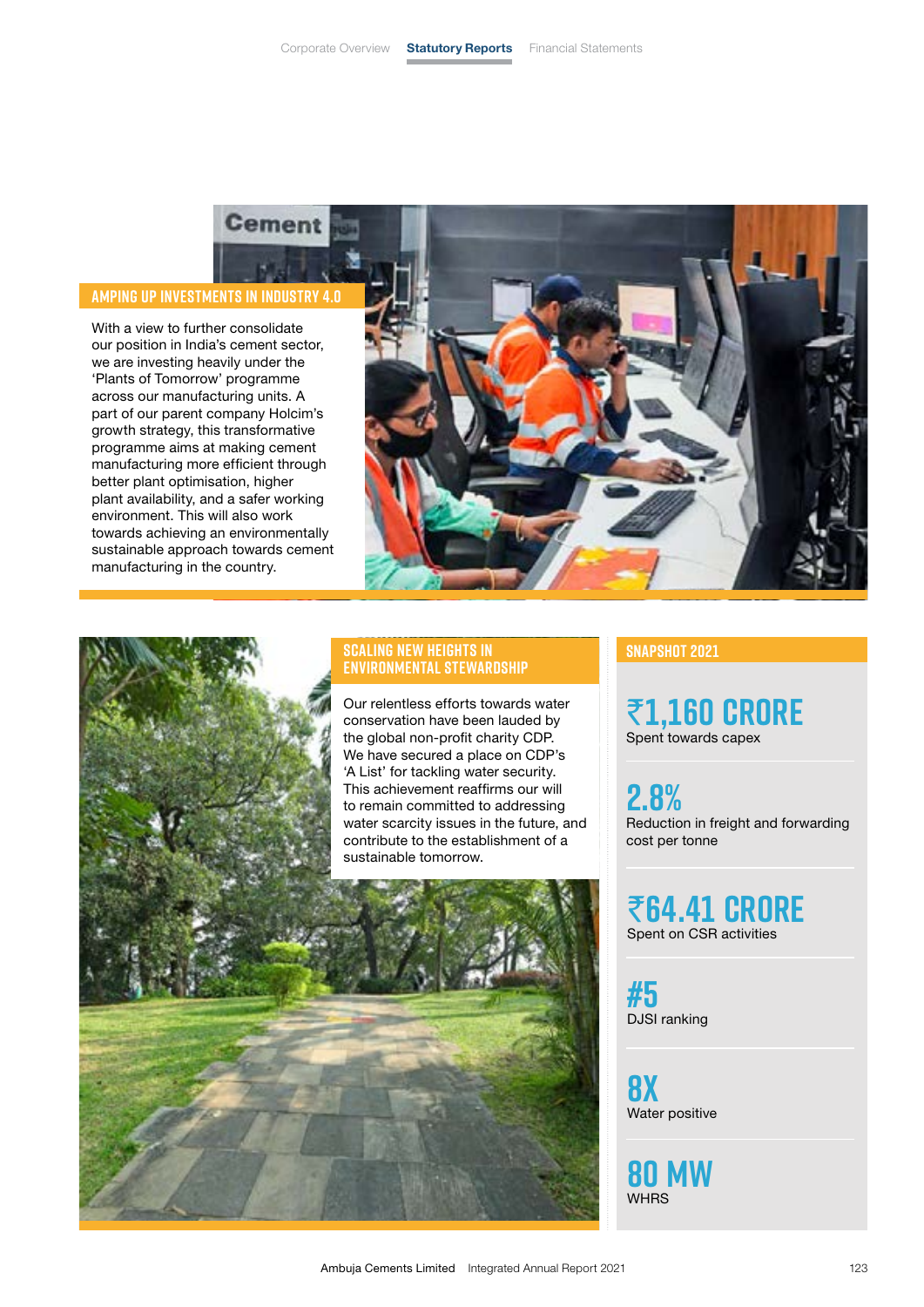# Economic review

#### **GLOBAL ECONOMY**

The global economy grew by 5.9% in 2021 following a contraction of 3.1% in 2020 (Source: IMF World Economic Outlook, January 2022).

Countries across the globe focused on vaccination coverage and implemented various economic stimuli to minimise the impact of COVID-19 and hasten economic recovery.

The growth momentum started slowing towards the end of 2021, as the effects of fiscal and monetary stimuli dissipated along with the onset of the Omicron variant of COVID-19.

#### **OUTLOOK**

While the early forecast for global economic growth in 2022 is pegged at 4.4% (Source: IMF World Economic Outlook, January 2022), the recent geo-political tensions and conflict in Ukraine will weigh on global growth projections and also lead to high inflation in the short term.

Other downward risks to the global growth outlook are emergence of new COVID-19 variants, supply chain disruptions, energy price volatility and increased occurrence of extreme climate events.

#### **global Economy (Y-o-y growth %)**



Data is for Calender Year-January to December, f=Forecast

Source: IMF World Economic Outlook, January 2022

#### **INDIAN ECONOMY**

Economic growth in the current financial year is poised for a sharp recovery compared to that in the Calendar year - January 1 to December 31 | Financial year - April 1 to March 31

previous financial year. The April-June quarter of the current fiscal saw the second wave of the pandemic sweep through the country and tested our health infrastructure to its limit. However, localised and selective lockdowns ensured that its impact on economic activity was relatively cushioned.

The government successfully rolled out the world's largest vaccination program and this, combined with continuing monetary and fiscal support, helped the economy bounce back with an estimated real GDP growth of 8.9% this year compared to a contraction of 6.6% in the previous year.

#### **Real gross domestic product (Y-o-y growth %)** \

|       |             | FY22(f)     |     | 8.9 |
|-------|-------------|-------------|-----|-----|
| (6.6) | <b>FY21</b> |             |     |     |
|       |             | FY20 3.7    |     |     |
|       |             | <b>FY19</b> | 6.5 |     |
|       |             | <b>FY18</b> | 6.8 |     |
|       |             | <b>FY17</b> |     | 8.3 |

Source: National Statistical Office (NSO), Government of India

The fiscal deficit for 2021-22 is expected to moderate to 6.9% of GDP from the previous year's high of 9.3% of GDP, which was primarily driven by the socio-economic welfare expenditure on the pandemic. The government has targeted a further improvement to 6.4% of GDP for the next fiscal (April 2022- March 2023).

#### **Fiscal deficit to moderate to 6.9% of GDP in FISCAl 2022; sharp improvement over 9.3% in Fiscal 2021**



Fiscal 22= April 2021 to Mar 2022 Fiscal 23= April 2022 to Mar 2023

#### **inflation touched RBI's tolerance limit of 6.0% in January 2022**



Source: National Statistical Office (NSO), Government of India

#### **OUTLOOK**

While initial forecasts of real GDP growth for fiscal 2023 (April 2022- March 2023) are in the range of 7.5% to 8.0%, the recent geo-political developments in Ukraine pose a downside risk. Inflation is also expected to remain elevated in the near term.

Other key factors which can impact growth in the coming year are energy prices and the future trajectory of the COVID-19 pandemic.

#### **INDUSTRY INSIGHT**

#### Cement industry

India is the second largest cement producer in the world, accounting for  $~8\%$  of global cement production with an estimated production capacity of 550 MTPA. Its per capita cement consumption is less than half the world average of 525 kg.

#### **share in global cement production (%)**



Source: United States Geological Survey, Mineral Commodity Summaries, January 2022; CRISIL Research

Source: Union Budget 2022, Government of India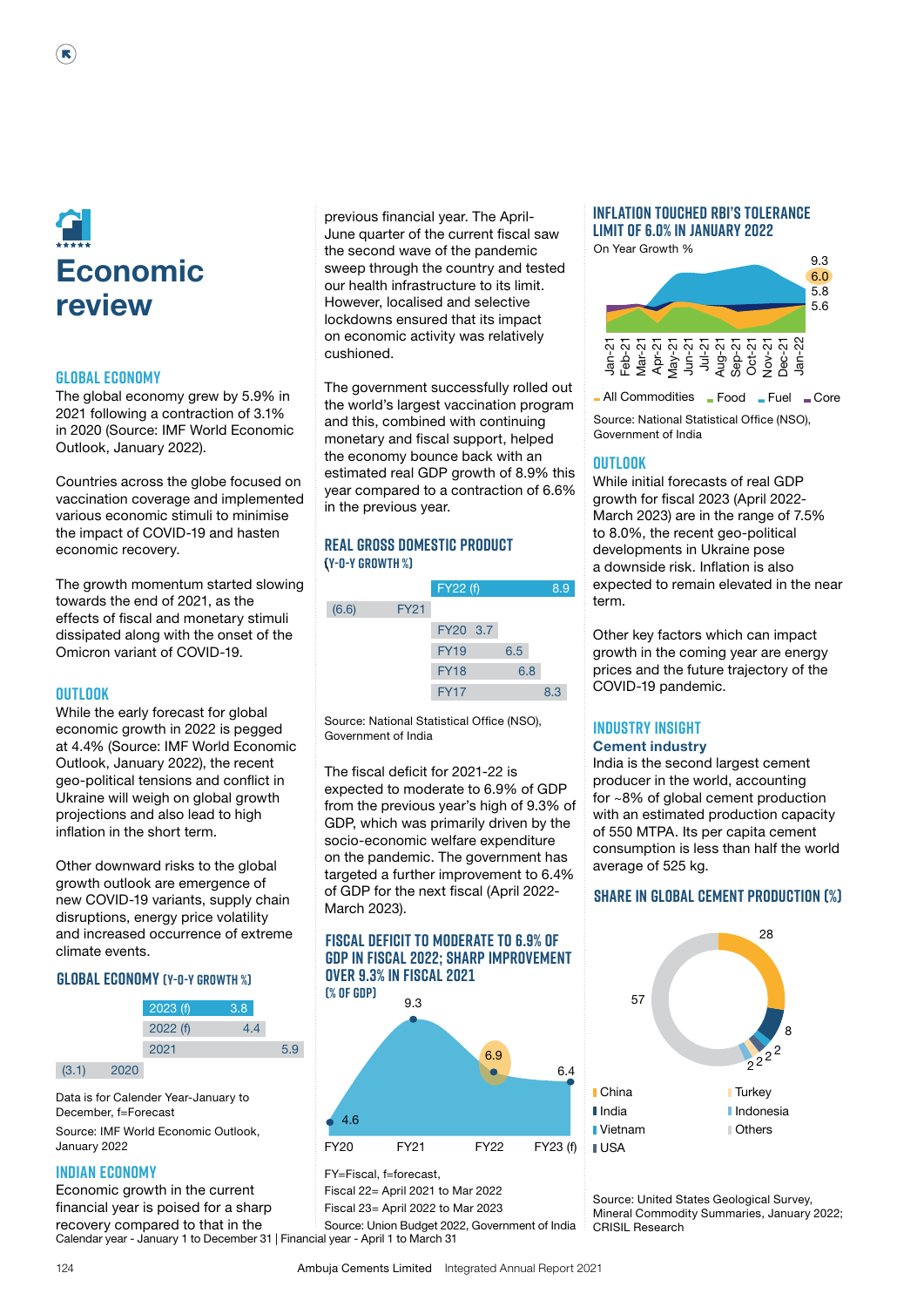#### **per capita cement consumption (KG)**



Source: United States Geological Survey, Mineral Commodity Summaries, January 2022; CRISIL Research

Cement demand grew by an estimated 13.0% y-o-y in the calendar year 2021 (January to December) compared to a 8.6% y-o-y drop in calendar year 2020.

Demand grew robustly during the first nine months of calender year 2021 but heavy unseasonal rains and shortage of sand in some regions led to a contraction in growth in the last quarter of the year (October-December 2021).

Government infrastructure spending, pent up demand in the real estate segment and continuing rural demand for affordable housing remained the major drivers for cement consumption in calender year 2021. Demand growth in the industrial/commercial segment was relatively lower.

#### **OUTLOOK**

Cement demand is expected to grow at more than 7% y-o-y in calendar year 2022. The key drivers will be –

- a. Structural demand for housing due to continued shortage of housing stock
- b. Increase in rural incomes over recent years to further supplement cement demand for individual housing
- c. Healthy infrastructure growth over the next five years led by the government push to expedite the National Infrastructure Pipeline (NIP)
- d. Growth in industrial/commercial segment driven by requirement

of warehousing space due to e-commerce boom and data centres for back offices

#### **KEY STRUCTURAL DRIVERS** I. Housing

The government continues to focus on its flagship affordable housing scheme, the Pradhan Mantri Awas Yojana (PMAY). While the execution of PMAY (Urban) slowed down in fiscal 21 (April 2020-March 2021), it will see a sharp uptick over the next 2-3 years.

Rural affordable housing saw a sharp pick-up in fiscal 2021 (April 2020- March 2021) and the strong execution is expected to continue in fiscal 2022 (April 2021-March 2022).

Of the total housing units targeted till 2025, 47% have been completed under PMAY (Urban) and 57% under PMAY (Rural).

| <b>PMAY</b>            | <b>Target till</b><br>2025 | Completed*         | Completed            |
|------------------------|----------------------------|--------------------|----------------------|
|                        | (mn houses)<br>(A)         | (mn houses)<br>(B) | (%)<br>(B as % of A) |
| <b>PMAY</b><br>(Urban) | 11.4                       | 5.4                | 47%                  |
| <b>PMAY</b><br>(Rural) | 29.5                       | 16.9               | 57%                  |

\*Data till December 2021

Source: Ministry of Housing and Urban Affairs

The Union Budget 2022 has allocated ₹48,000 crore towards the PMAY scheme and completion of 8 million houses is envisaged in fiscal 2023 (April 2022-March 2023).

Activity in residential housing projects across towns and cities has also witnessed a sharp rebound and is approaching pre-COVID levels.

#### II. Increase in rural incomes

Rural income in the recent years has increased due to higher returns on cultivated produce and increase in budgetary outlay for various rural income schemes such as Mahatma Gandhi National Rural Employment Guarantee Act (MNREGA), PM Kisan, fertiliser subsidy scheme and Pradhan Mantri Grameen Sadak Yojana (PMGSY).

Coupled with higher kharif and rabi output (increase of 2% y-o-y) and increase in minimum support price for major crops (paddy, wheat etc.), farmer income from cultivation and allied activities are set to improve further.

Average daily rural wage rates have gone up by 5% CAGR over the last six years.

#### **average daily wage rates in rural india** (₹)



FY=Fiscal year starting April to March Fiscal 21= April 2020 to Mar 2021 Average Daily Wage is simple average of construction, horticulture, general agriculture and non-agriculture daily wage

Source: RBI-Handbook of Statistics on Indian States

#### III. Infrastructure

The infrastructure sector is expected to record healthy growth over the medium term led by the government's thrust on the National Infrastructure Pipeline.

The NIP projects are worth  $7111$ lakh crore and 80% of this are to be invested in road, energy, urban rail and irrigation sectors.

National highway and road development has been resilient through the pandemic and the momentum is expected to continue. The Union Budget 2022 has set a target to construct 25,000 kms of national highways and has increased allocation for PMGSY by 36%.

The overall capital expenditure allocation in Union Budget 2022 for fiscal 2023 is up by 17% y-o-y with the allocation for core infrastructure sectors improving by 10% y-o-y.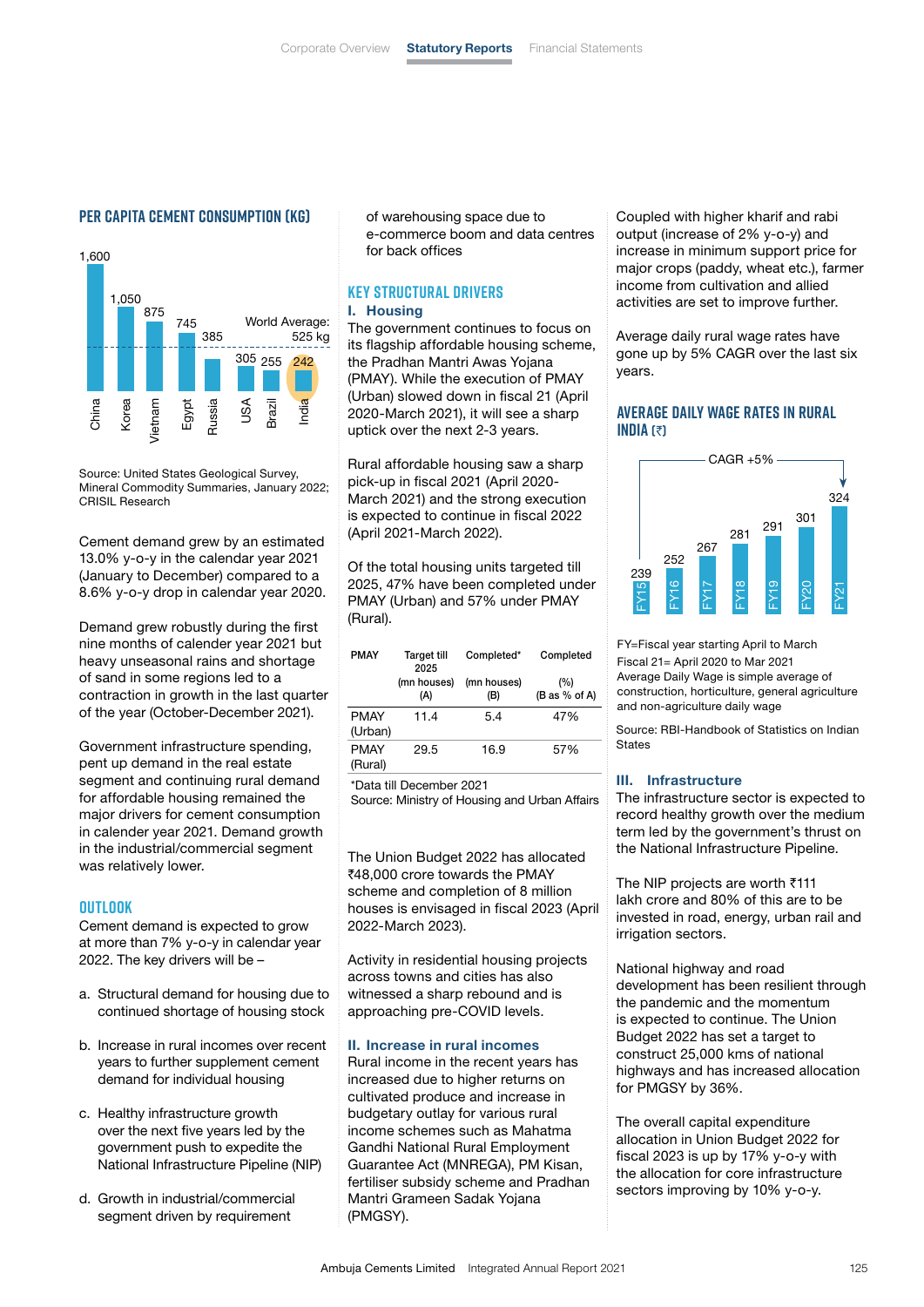#### **OVERALL CAPITAL EXPENDITURE (₹ CR.)**

ĸ



FY 2022= April 2021 to Mar 2022 FY 2023= April 2022 to Mar 2023

#### **Capital expenditure for core INFRASTRUCTURE SECTORS (₹ CR.)**



FY 2022= April 2021 to Mar 2022 FY 2023= April 2022 to Mar 2023

#### Source: Union Budget 2022

The government's proposal to grant infrastructure status to data centres and energy storage systems and its focus on multi-modal logistics parks and cargo terminals will also be a positive factor for cement demand in the coming years.





#### **OPERATIONAL AND FINANCIAL PERFORMANCE**

With an installed capacity of 31.45 MTPA of cement, we continue to be a leading cement player in India with the retail segment contributing to ~80% of our sales. Our wide range of products, comprising Ordinary Portland Cement (OPC), Pozzolana Portland Cement (PPC), and Pozzolana Composite Cement (PCC), along with other sustainable and innovative building materials and solutions, provides our customers a wide range of choices.

#### A year of robust performance

After a challenging 2020, we entered 2021 with renewed vigour and optimism, backed by strong demand from the retail segment. Our greenfield integrated unit at Rajasthan commenced operations in September 2021 and is expected to bolster our growth in the coming years. While rise in input cost put pressure on our margins, we undertook a host of cost optimisation initiatives that led us to absorb the impact. Meanwhile, our continued focus on premiumisation led to an increase in realisations. We strengthened our distributor network further during the year under review.

To secure raw material supply for our operations, we continued to invest in acquisition of mines (limestone) across locations. Besides, several projects were initiated to optimise fuel and freight costs, accelerate digital transformation across plants, and improve efficiency.

Through Ambuja Cement Foundation (ACF), we continued to support communities across villages during the pandemic. We conducted awareness and input sessions for the entire ACF staff, health workers and beneficiaries in order to break myths and rumours surrounding vaccination. We mobilised

COVID-19 vaccination drives and camps in nearby villages with the help of the local administration. Several oxygen concentrators were provided by ACF during the second wave.

#### Sales

- − Backed by strong retail demand, cement sales volume reported a growth of 17% despite the challenging April-June quarter of 2021, when the second wave resulted in local restrictions and inflationary pressures. Cement production stood at 25.89 million tonne, reflecting a growth of 16% over 2020
- Sales value reported 23% increase. owing to stronger volumes as well as an increase in realisations
- There has been an increased penetration of value-added products, resulting in an increased realisation of 3.5% per tonne of cement, from ₹4,930 per tonne in 2020 to ₹5,105 per tonne in 2021
- − Our strong market pull-andpush strategies, along with cost optimisation and product improvisation initiatives, helped in strengthening the sales of special products. The segment made up 17% of the trade sales revenue in 2021

### **86%**

Capacity utilisation in 2021, driven by stronger market demand

#### Financial performance

- − Revenue from operations reported a growth of 23% from ₹11,372 crore in 2020 to ₹13,965 crore in 2021. The growth can be attributed to robust market demand as well as improvement in realisations
- We embarked on several cost optimisation measures, which helped in absorbing hikes in the costs of various inputs and enhanced profitability. We reported 21.2% growth in the operating EBITDA for the year, from ₹2,647 crore in 2020 to ₹3,207 crore in 2021. The net profit for the year registered 16.2% growth, from ₹1,790 crore in 2020 to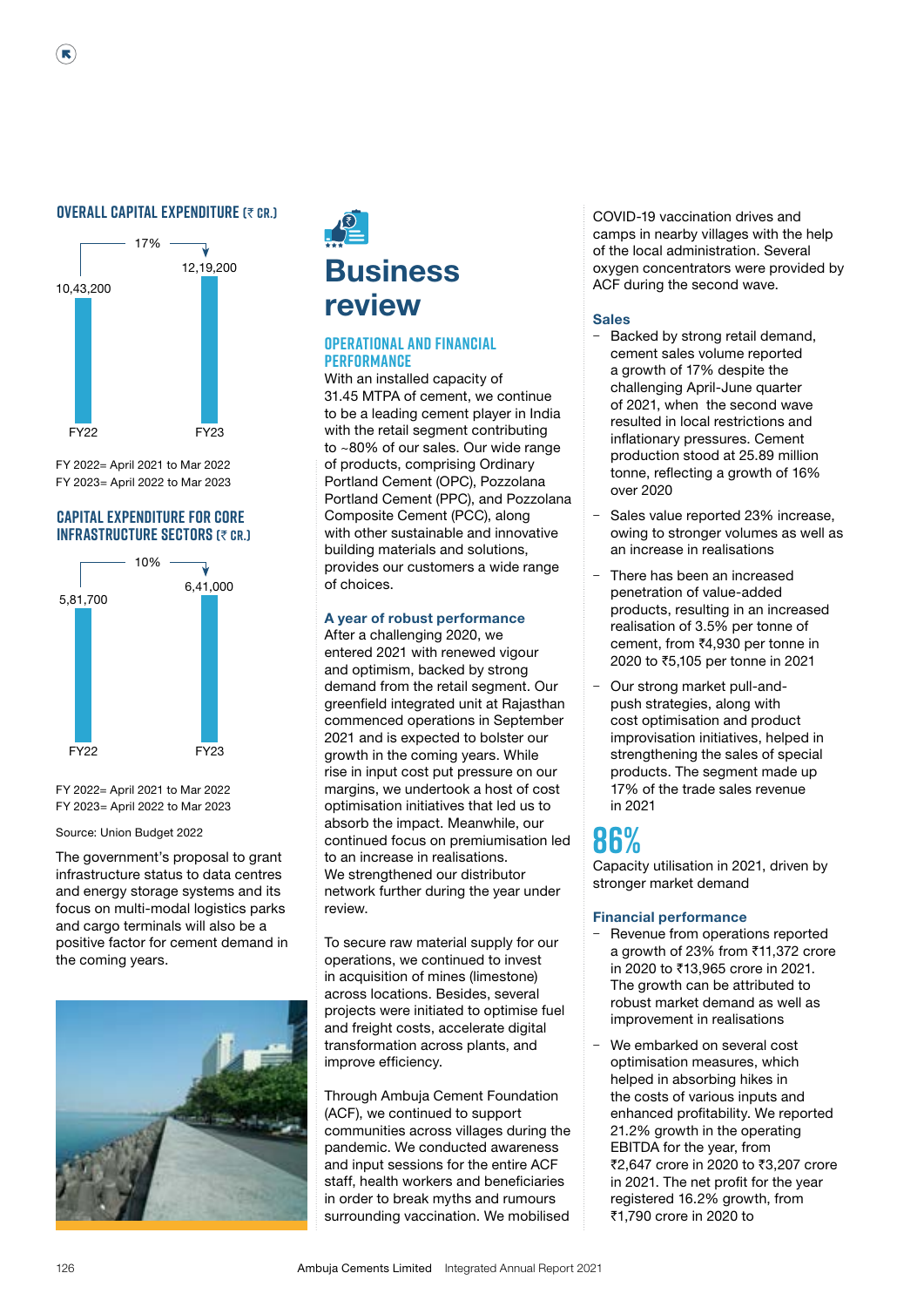

₹2,081 crore in 2021. The operating EBITDA margin declined 40 bps while net profit margin declined 90 bps

- The earnings per share for the year stood at  $\bar{x}10.48$
- Raw material costs per tonne increased by 8.8% due to increase in input material cost
- Power and fuel costs per tonne increased by 27% due to steep increase in fuel prices
- Logistics cost per tonne decreased by 2.8%. This was a result of our digitalisation efforts in logistics as well as increased volume under master supply agreement with ACC Limited
- − The cash generated from the business declined by 5% from ₹2,606 crore in 2020 to `2,466 crore in 2021

#### Performance of material subsidiary

ACC Limited, the material subsidiary of Ambuja Cement, is among the leading cement companies in India with an installed capacity of 34.45 MTPA. The performance of the company during the year has been summarised below:

- Cement sales volume for the year increased 13% at 28.9 million tonnes
- Revenue for the year stood ₹16,152 crore, reflecting a growth of 17%. The operating EBITDA reported 27% increase in 2021 to reach ₹2,998 crore, largely owing to the cost control initiatives undertaken by the company
- Profit after tax for the year stood at ₹1,863 crore, reflecting a growth of 30% over ₹1,430 crore reported in 2020

#### Market development initiatives

- − We continued to bolster Below the Line and Above the Line activities to strengthen our market penetration across geographies
- Revived and launched a new campaign trail with 'Viraat Comprehensive Strength' to connect with customers across digital platforms, and mainline and regional television channels
- Strengthened market penetration with an addition of 1,850 new dealers across markets
- − Remained connected with customers through digital platforms by conducting virtual meets
- − Commissioned the Marwar plant during the year which is further expected to bolster our market presence in the North Western region of the country
- − Focused approach helped strengthen sales of 'Kawach'
- Undertook various initiatives to strengthen our relationship with architects, engineers, contractors, and masons to enhance the experience of our end-consumers

#### **OUTLOOK**

Going ahead, our focus will continue to remain on strengthening the share of value-added products in our portfolio. We will further strengthen our market penetration by entering into newer geographies. We aim to further augment our capacities through brownfield expansions, as well as de-bottlenecking initiatives across our existing units. Sustainability will remain the focus area in whatever we do.

#### Key financial ratios

#### **Inventory turnover Ratio (days)**

| 2021 | 12.48 |
|------|-------|
| 2020 | 13.14 |

#### **Asset turnover ratio (x)**

| 2021 | 1 68 |
|------|------|
| 2020 | 152  |

#### **Current ratio (X)**

| 2021 |      | 1.26 |
|------|------|------|
| 2020 | 0.98 |      |

#### **Return on average capital employed (%)**

| l 2021 | 13.10 |
|--------|-------|
| 2020   | 11.50 |

#### **net profit margin (%)**

| 2021 | 15.10 |
|------|-------|
| 2020 | 16.00 |

#### **Operating EBITDA margin (%)**

| 2021 | 23.30 |
|------|-------|
| 2020 | 23.70 |

#### **Return on net worth (%)**

| 2021 |      | 9.80 |
|------|------|------|
| 2020 | 8.40 |      |

#### **Debtors turnover ratio (x)**

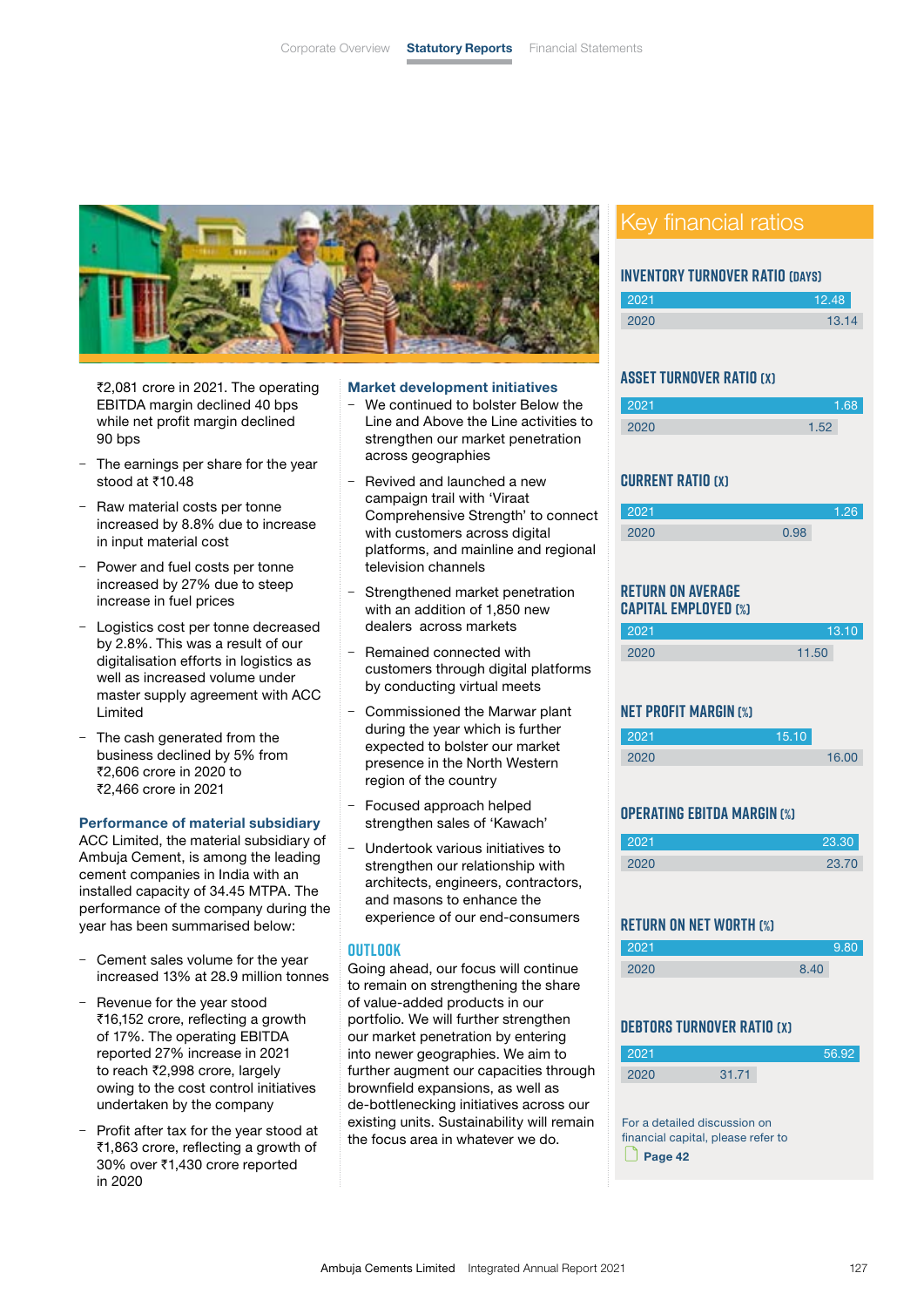# **Strategic** priorities and progress

 $(\mathbf{R})$ 

Aligned with our parent company Holcim, we have realigned our strategic priorities around four pillars.

#### **ACCELERATING GROWTH**

Given the low per capita cement consumption in comparison to the global average, and the continued focus on infrastructure and housing sectors, cement demand in India is expected to grow strongly in the foreseeable future. As an established player in the industry, our ambition is to grow profitably in this flourishing market.

During 2021, we successfully commissioned our integrated greenfield facility at Marwar, in Rajasthan, enhancing our annual clinker capacity by 3 MTPA and the cement capacity by 1.8 MTPA. We have finalised on brownfield expansion of 1.5 MTPA cement at our existing plant in Ropar, Punjab.

### **32.95 MTPA**

Expected capacity by the end of 2023

#### **LEADING IN SUSTAINABILITY AND INNOVATION**

Sustainability is a core value for Ambuja Cement with clearly defined strategic goals as enunciated in our Sustainable Development Plan 2030 (SDP 2030). By 2030, we aim to reduce our CO<sub>2</sub> emissions per tonne of cement to 453 kg (excluding captive power plant), and to also reuse 18 million tonnes of waste-derived resources. Our target is to be 10x water positive, and to positively impact the lives of



3.5 million beneficiaries through our various Corporate Social Responsibility programs across the country.

Low CO $_2$  cement is a key focus area to achieve our sustainability goals. We are also actively working to increase the share of green power in our overall power mix, and investing in Waste Heat Recovery Systems with 40 MW of projects in progress, and another 40 MW in the pipeline.

The SBTi's Target Validation Team has classified your company's scope 1 and 2 target ambition and has determined that it is in line with a well-below 2°C trajectory.

#### **DELIVERING SUPERIOR PERFORMANCE**

This pillar focuses on superior performance of our existing portfolio through premium variants, cost efficiency projects, enhancing our people capabilities and digitalisation of systems and processes.

#### Premium variants

We are reinforcing our core position in profitable markets and in the retail segment through a wide range of premium offerings – Ambuja Plus, Ambuja Kawach, and Compocem. This will enhance our brand image and improve our average realisations.

#### Cost efficiency projects

The ongoing initiatives under ICAN - our flagship program - continue to deliver significant improvements across our value chain. A key focus in the

coming year will be to further improve logistics efficiencies by reducing lead and delivery cost, ensuring direct dispatches from rake points, network optimisation, and leveraging our Master Supply Agreement with ACC Limited.

#### People capabilities

Employees remain our key assets and we have been taking initiatives for their holistic development. Under our 'People of Tomorrow' initiative, we are developing our talent pool to meet our strategic objectives. We are plugging gaps across functions and continuously developing the team. Considering the lingering impact of the pandemic, we have initiated multiple initiatives to ensure the mental and financial wellbeing of our employees.

We are committed to creating a diverse and inclusive workplace. During the year, out of the new employees hired, 9% of them were women.

We have undertaken structured initiatives to identify leaders of tomorrow and encourage internal employees to assume strategic roles. Our pool of future leaders will help us achieve long-term business goals.

`**678 CRORE**  Employee benefit expenses in 2021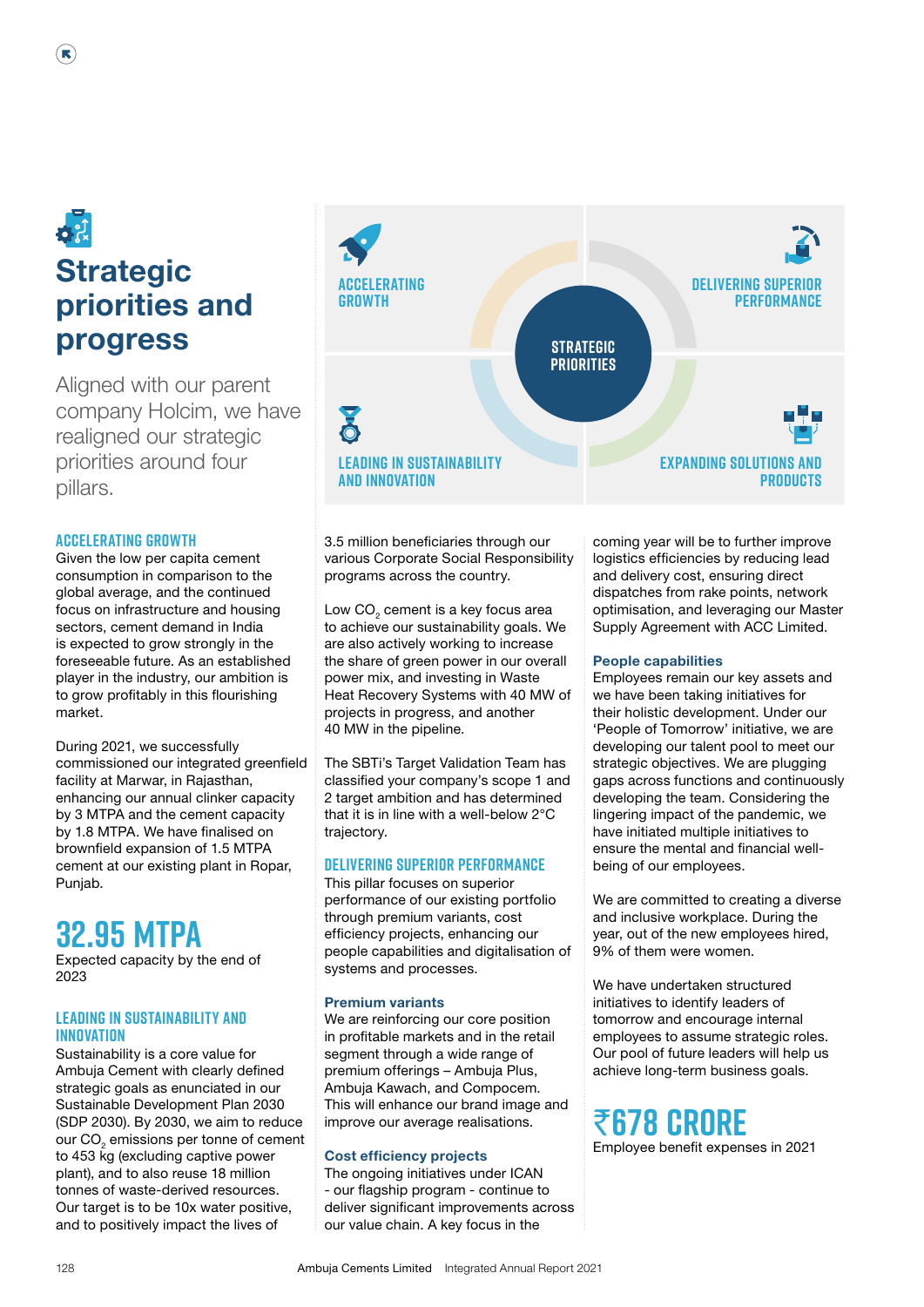#### Digitalisation of systems and processes

We will continue to strengthen our digital footprint across our value chain - from our operations and distribution to our customer interfaces. The market- focused digital initiatives implementation of the 'Plants of Tomorrow' initiative, and leveraging digitalisation in logistics will be the key drivers for superior performance.

#### Expanding solutions and products

Our solutions and products portfolio (temperature-resistant concrete blocks, micro-fine mineral additives and maturity sensors), while nascent, aims to complement our strength in our core cement business, and cater to specialised applications. We will continue to scale up volumes and revenue, and strengthen our position in this segment. Our aim in 2022 is to augment top line revenue growth by more than 40% in solutions and products.

[Read more on](#page--1-0) Page 26

# Risks and areas of concern

Our comprehensive Enterprise Risk Management (ERM) framework helps us identify risks and opportunities and monitor their movement. It ranks each risk based on two parameters: a) likelihood of the event and b) the impact it is expected to have on the Company's operations and performance to form a risk heat map. The risks that fall under the purview of high likelihood and high impact are identified as primary risks. ERM also identifies the potential emerging risks.

This structured process of identifying risks supports the management in making strategic decisions and in developing detailed mitigation plans. The identified risks are then integrated into the Company's planning cycle, which is a rolling process, and is reviewed periodically to make the

business and operations sustainable and secure. Some of the risks may be ongoing, while a few could be emerging risks due to the changing environment around our business operations.

#### **KEY RISKS IDENTIFIED IN 2021** Raw material

Demand for fly ash and slag has increased multifold on account of continuous capacity expansion and larger adoption of blended cement, resulting in increased pressure on availability and price. While supply was impacted due to contraction in power demand and delayed blast furnace steel production during the pandemic, this resulted in a demand-supply imbalance and consequent hardening of prices.

A well-considered plan has been laid down to address the risks. We have increased the usage of wet/conditioned fly ash and also increased the pace of investment for fly ash dryer at our plants. We can also expect slag availability and price to show some correction with a more balanced demand-supply equation.

Further, we are participating in limestone auctions to create a pipeline for our upcoming greenfield projects in attractive markets.

#### **Energy**

High volatility in global fuel prices and high power cost add up to the risk. Our journey to mitigate the risk of energy has been initiated through an optimum

blend of available domestic and import options. Besides, we are going to adopt more sustainable and efficient energy modes and options.

We are investing continuously to make our plants compatible for fuel flexibility while using residual fuels such as washery rejects, dolachar, Coal Shale, coal fines etc. We will eventually replace our grid dependency by increasing the usage of alternate fuels and raw materials and install WHRS, solar and wind energy sources.

#### Health and Safety

Maintaining safety of all stakeholders, be it internal or external, is a humongous task, especially in today's challenging times where we wish to promote our vision of 'Zero Harm' in our day-to-day operations (road safety, safe project execution, safe supply chain movements, etc.). At the same tme, we want to continue to ensure that we follow all Health & Safety (H&S) related protocols without impacting business.

In order to meet this dual challenge, a Business Risks Team was created to monitor and adhere to all applicable H&S protocols across the organisation.

We are also continuing with our safety induction programs for our employees/labour/third party workers and reviewing them from time to time to ensure full compliance with H&S directives/guidelines. The Transport

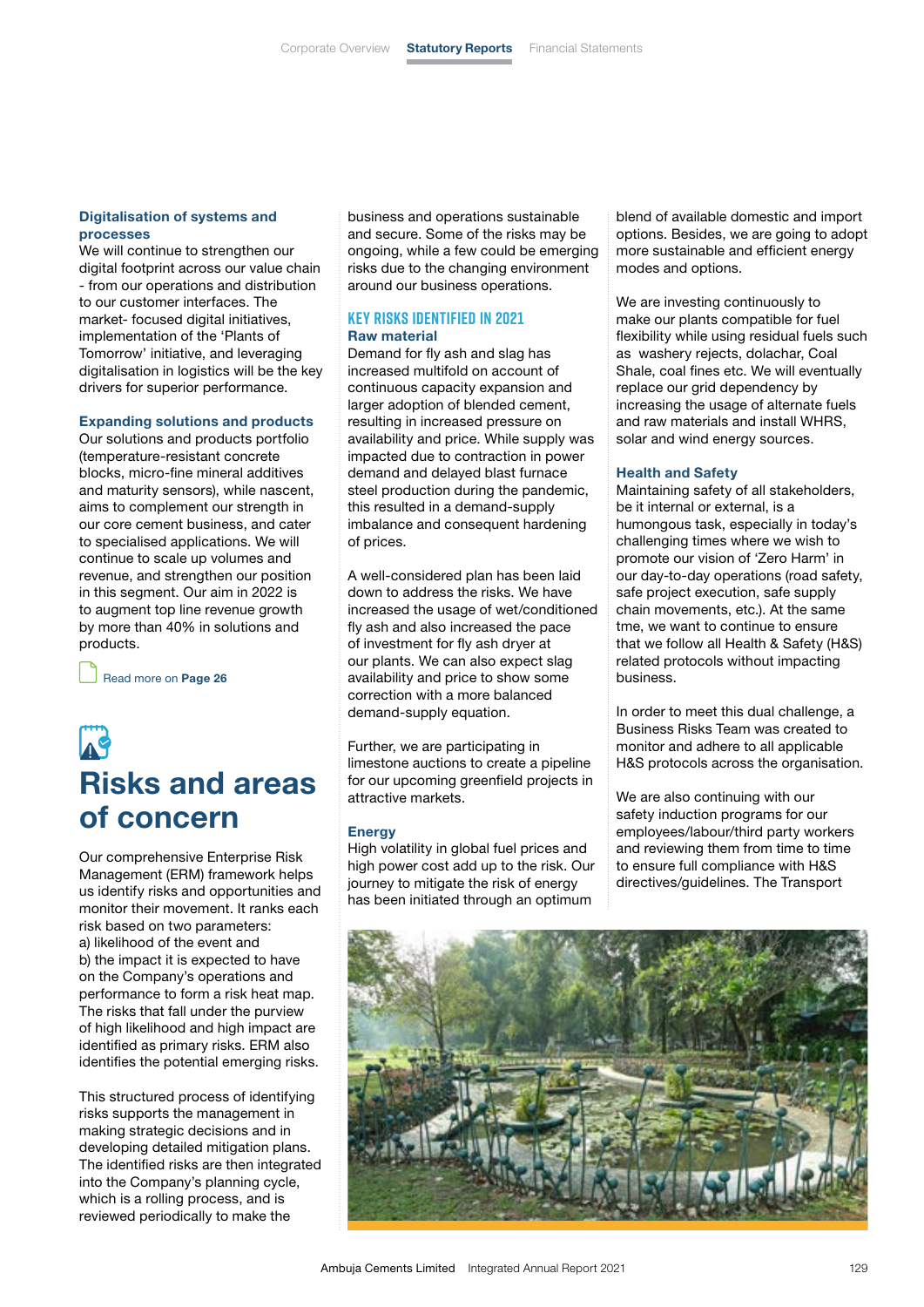

#### Information and cyber security

 $(\mathbf{R})$ 

With faster-than-expected evolution of technology and digitalisation, the risks associated with these have also evolved. The proliferation of business data beyond our data centres to cloud, social media and digital platforms for business-to-business and businessto-consumer connect, have forced us to change the way we deal with cyber security. There is a need to tighten certain key security controls (including cyber security) across levels (network, application, data, etc.)

To keep pace with technology advances and associated risks, we have implementation end point threat detection and response (ETDR) solutions for advanced threat protection (e.g. Cylance/Carbon Black/ CrowdStrike) to tackle advanced persistent threats/Ransomware and advanced malwares.

Backup solutions have been developed for critical users and local servers, which provide immutable backup, encryption and snapshot of the solution to restore data and protect against advanced malwares.

We are also implementing multi-factor authentication for critical applications to guard against identity and password theft. Many more such ongoing investments are being made in this area to ensure sustained security of our system and process across the organisation.

#### Environmental impact

Climate change,  $CO<sub>2</sub>$  emission, securing resources like water, limestone, coal etc. and other environmental changes could hugely impact business and we meed to prepare today to meet this risk. Proactive steps taken today will ensure a sustainable tomorrow.

We are consistently investing in low carbon technologies to increase our attractiveness. We also focus on changing customer behaviour so that more and more green products are encouraged in the market, thus creating a win-win situation for all.

Holcim has been rendering research and development support for the development of new products with lower clinker factor.

[Read more on](#page--1-0) Page 38

# Health and **Safety**

As we continue to face the COVID-19 pandemic, our commitment towards safeguarding the health of our people, and efforts to ensure safety at our workplaces has been in greater focus. On the COVID front, the Company's Business Resilience Team (BRT) has worked proactively to protect our people against the disease by implementing a set of dynamic guidelines (as per the evolving situation). Also, more than 99% vaccination (both doses) has been achieved for employees, dependents and workers. We adapted as the year progressed and ensured sustainable operations in a challenging environment with an even better H&S performance.

Our superlative H&S performance is demonstrated by the fact that we had zero onsite and offsite fatalities in all our operating units. Till date, we have achieved 101.8 million safe onsite manhours in our operating plants

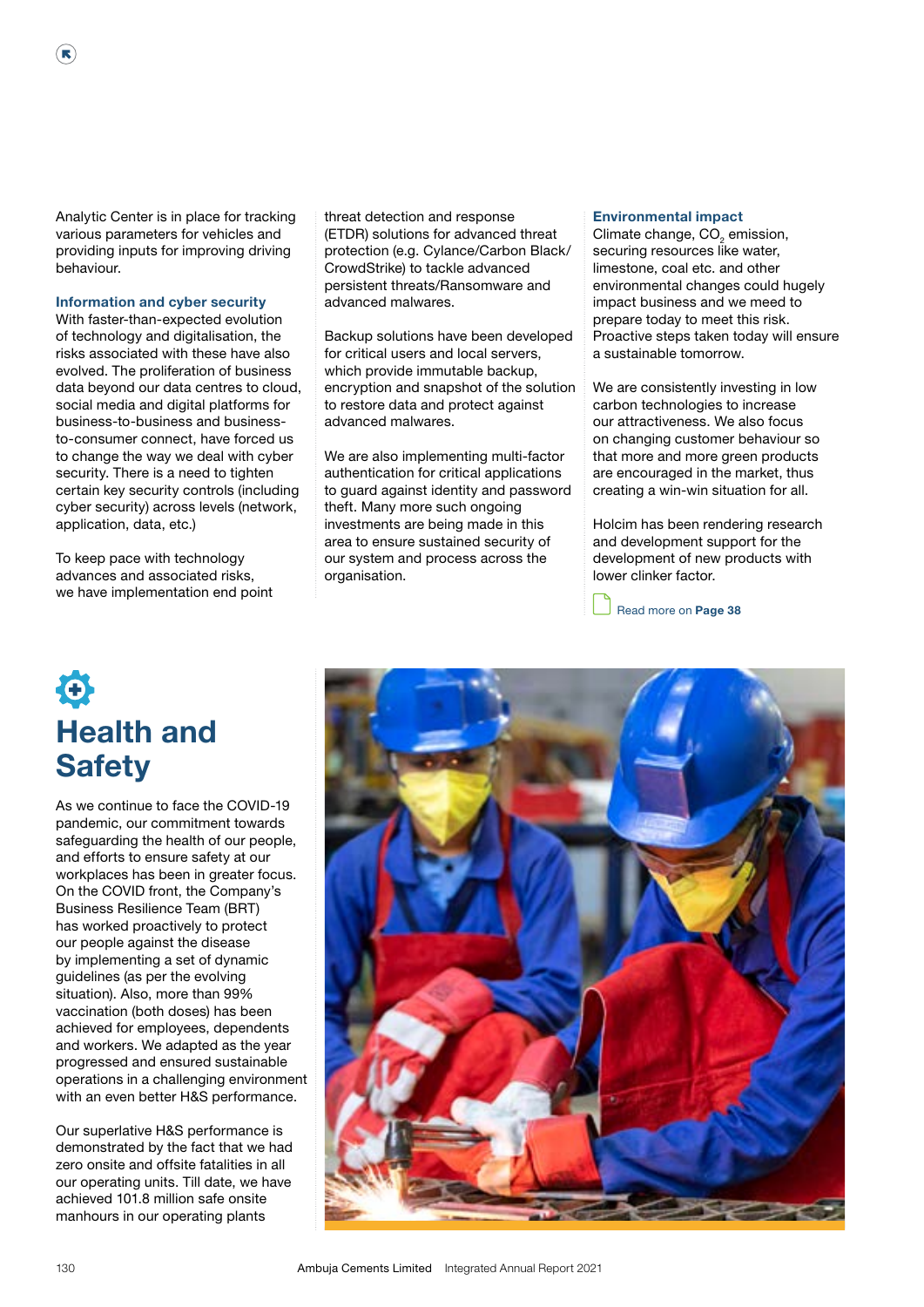

without any major accident. During the year, we also reduced our Lost Time Injury Frequency Rate (LTIFR) by 24% and Total Injury Frequency Rate (TIFR) by 21% as compared to 2020.

While we worked towards making our sites safer, we also took responsible and significant steps in our journey towards reducing manual handling across the country through the installation of automatic conveyor systems at seven of our largest warehouses.

Our strategy in 2021 was to sustain performance with a focus on frontline safety. Our safety journey was planned under six pillars - Onsite Safety, Zero Harm Culture, Systems and Processes, Control of Health Risks, Road Fatality Reduction and Environmental Excellence. The actual output was assured through a strong governance and assurance system that reviewed deliverables on a monthly basis.

While we have delivered an excellent H&S performance in line with our values and long-term sustainability development goals, we are conscious of the need for continued commitment and greater effort in the years to come, so as to sustain and improve performance. Our planning for the

same is in place and preparations for execution are in an advanced stage.

[Read more on](#page--1-0) Page 100



We have been setting benchmarks in creating sustainable business operations in the industry. Continuous improvement, enhanced process efficiency and periodic capital expenditures have helped us position Ambuja Cement as one of the most responsible cement manufacturers in the country. We are sure that our continued efforts will help us in building sustainability benchmarks in the long run.

Our sustainability initiatives are also aligned with the United Nations Sustainable Development Goals (UN SDGs), and we report on them in accordance with the latest Global Reporting Initiatives (GRI) standards. In line with our parent company Holcim, we have developed the Sustainable Development Plan 2030, identifying

four key pillars (climate and energy, circular economy, water and nature, and community), under which key initiatives are undertaken. Despite a challenging 2021, we could achieve considerable improvements across our pillars and are confident of achieving our 2030 targets.

We could validate our 2030 carbon emission reduction targets by the Science Based Targets initiative (SBTi), aligned with the reductions required to limit global warming. The SBTi's Target Validation Team has classified your company's scope 1 and 2 target ambition and has determined that it is in line with a well-below 2°C trajectory. With this, Ambuja Cement has now joined the group of global companies for promoting an ambitious low carbon economy model for the industry. This is just another step towards strengthening our Climate Change adaptability. In CDP Climate Change 2021, Ambuja Cement was rated A- (Leadership).

We have also taken up materiality assessment, which will help us in identifying areas of action that are core to business, environment and governance.

We have tied up with the Indian Institute of Technology Delhi to develop green products like Limestone Calcined Clay Cement (LC3), which will add to our sustainable products portfolio and help us reduce our carbon footprint. We are 8x water positive and have emerged 3.5x plastic negative through co-processing of plastic wastes in our kilns. We are the first ever cement company globally to make it to the 'A' list in the CDP Water Security 2021, which demonstrates our water stewardship.

The positive changes made through our sustainability efforts helped us win 5th position in the Dow Jones Sustainability Index (DJSI) 2021 among construction materials companies globally. In the 'S&P Global Sustainability Awards 2021', Ambuja Cement received the 'Bronze Class Award' in the COM sector on a global level.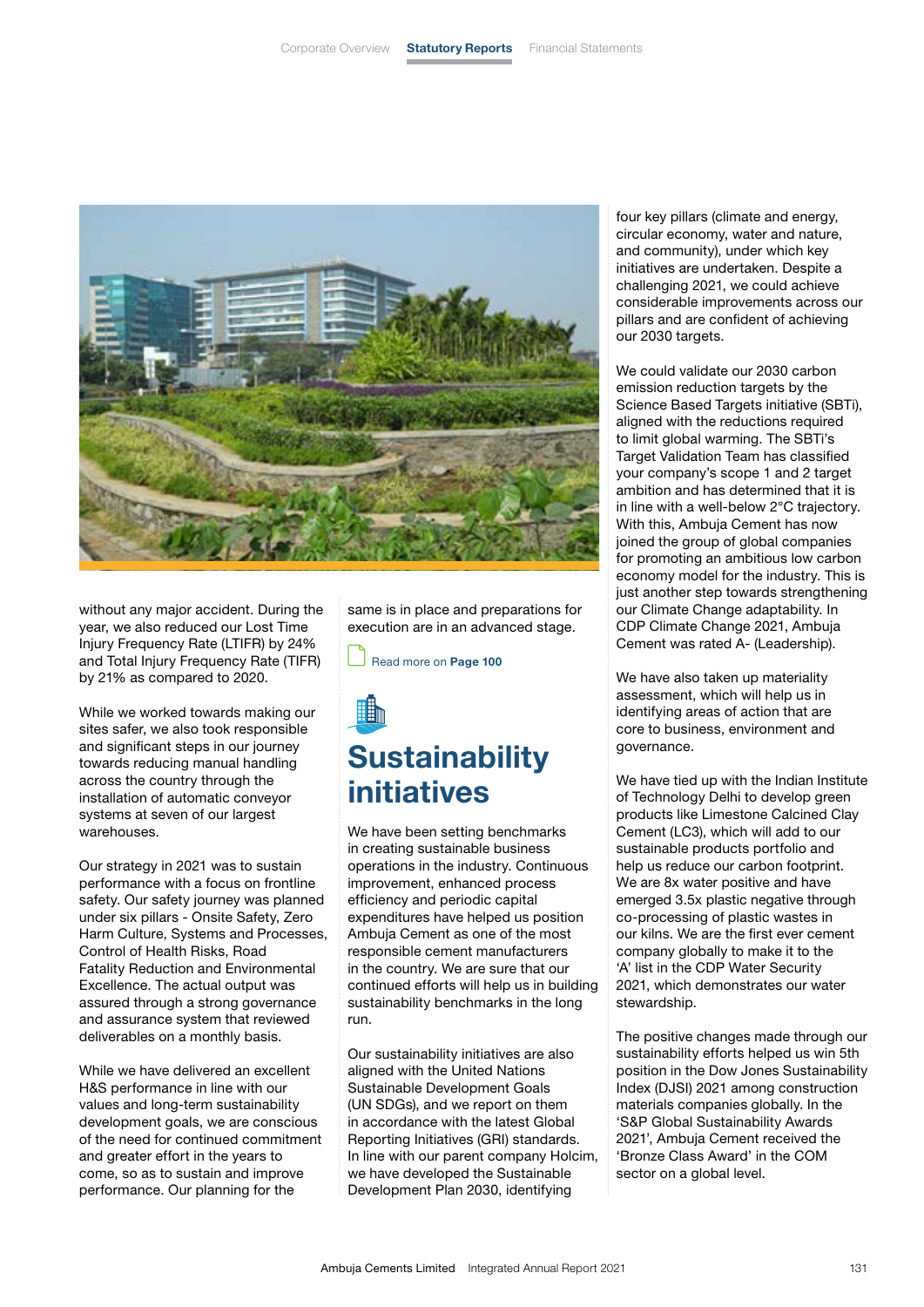### 住 **Digital** transformation

We have seen an uptick in the adoption of digital means for doing business across all the functions after the setback caused by the pandemic. Our digital transformation strategy was targeted at making our digital assets more functional so that we could better serve growing customer needs.

To smoothen remote ways of working for our employees and partners, we augmented our digital apps with added features. The apps for employees now have more information to serve customers, automated means of marking market visits, and the ability to capture geo-spatial information. Besides, we built an in-house platform, 'Write to MD & CEO' to have a direct connect with the leadership. Through this platform, our employees can express, suggest innovative ideas, and offer feedback.

Our dealers now have more discreet business information available on their mobiles. They can perform compliance-related functions digitally, and do more than placing and tracking orders through our Dealer Connect app.

Our simple and user-friendly contractor app has been the jewel in the crown. It has won the award for being the 'Best Mobile Loyalty Program' in the 14th Customer First Leadership Awards, 2021, having seen the user base grow 65% from 46,000+ to 76,000+, despite the intermittent disruptions during last year.

Overall, we saw a considerable change in behaviour in favour of adopting digital means for doing business.

In the manufacturing function, we have a two-pronged focus on safety and operational efficiency using artificial intelligence and machine learning technologies.

Our sustained efforts on safety bore fruits with the completion of a successful pilot using drones for unmanned inspection. We further plan to automate our weighbridge facilities, contactless operations, smart cameras for intrusion detection, and robotic labs for quality inspection.

Under our 'Plants of Tomorrow' initiative to enhance operational



efficiency, we completed implementation of Technical Information Systems (TIS) and Performance and Collaboration Tool (PACT) dashboards across all our plants in 2021 to capture and visualise all process-related data. This has provided data transparency at the plant, region and country levels, and has laid the foundation for running various machine learning algorithms, targeted at improving operational efficiency.

Going ahead, as technology pervades deeper and deeper into human lives, we see data grow more significant as a critical resource. Digital prowess is steadily ascending and gaining a competitive edge, even in a brick-andmortar industry like ours. To ride the wave of technology ascension, we are now focusing on the unison of digital assets across the business to create a synergistic impact on revenue and margin management.

# **Corporate** social responsibility

Our community development initiatives are implemented at the local level, thereby channeling contributions to areas of the greatest impact in the local context. We have been working towards the development of our communities around our plant areas since the inception of the Company. We consider these communities as our primary stakeholders, and our vision is to ensure their prosperity (through our CSR arm Ambuja Cement Foundation) in tandem with our growth.

Our aim is to fulfil basic human rights of the communities. In line with our goals, our key intervention areas include, water resource management, skill development, as well as agri-livelihood development, women empowerment, community health, and education for all.